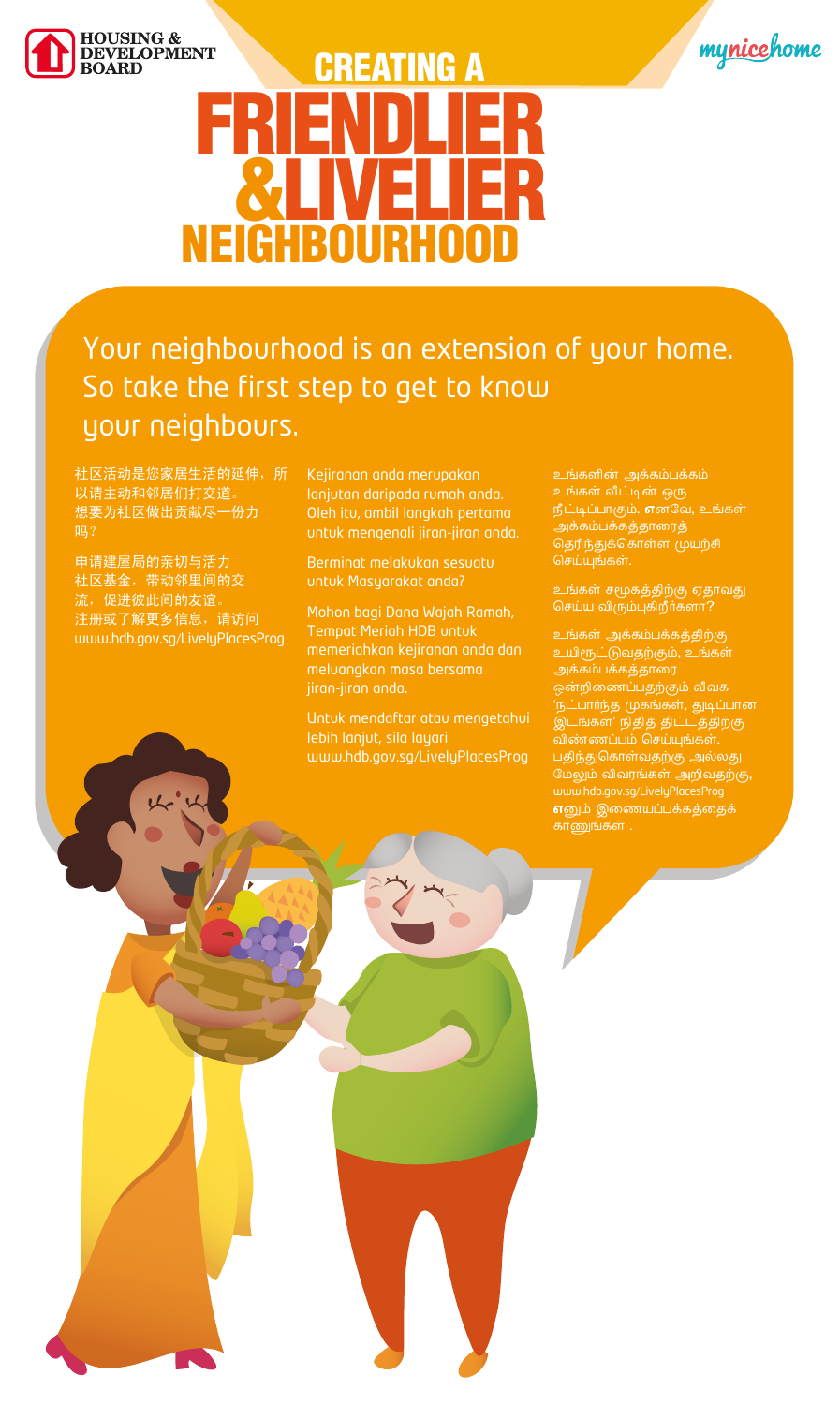Little acts of kindness go a long way to create a gracious neighbourhood:

- Wring excess water from wet laundry before hanging them out to dry
- Service your air-conditioners regularly to prevent leaks or noise disturbances
- 





**Do not** vandalise common areas or amenities



## **Become friends with your neighbours**

### **Make your neighbourhood a pleasant place to live in**!

Here are some ways to connect :